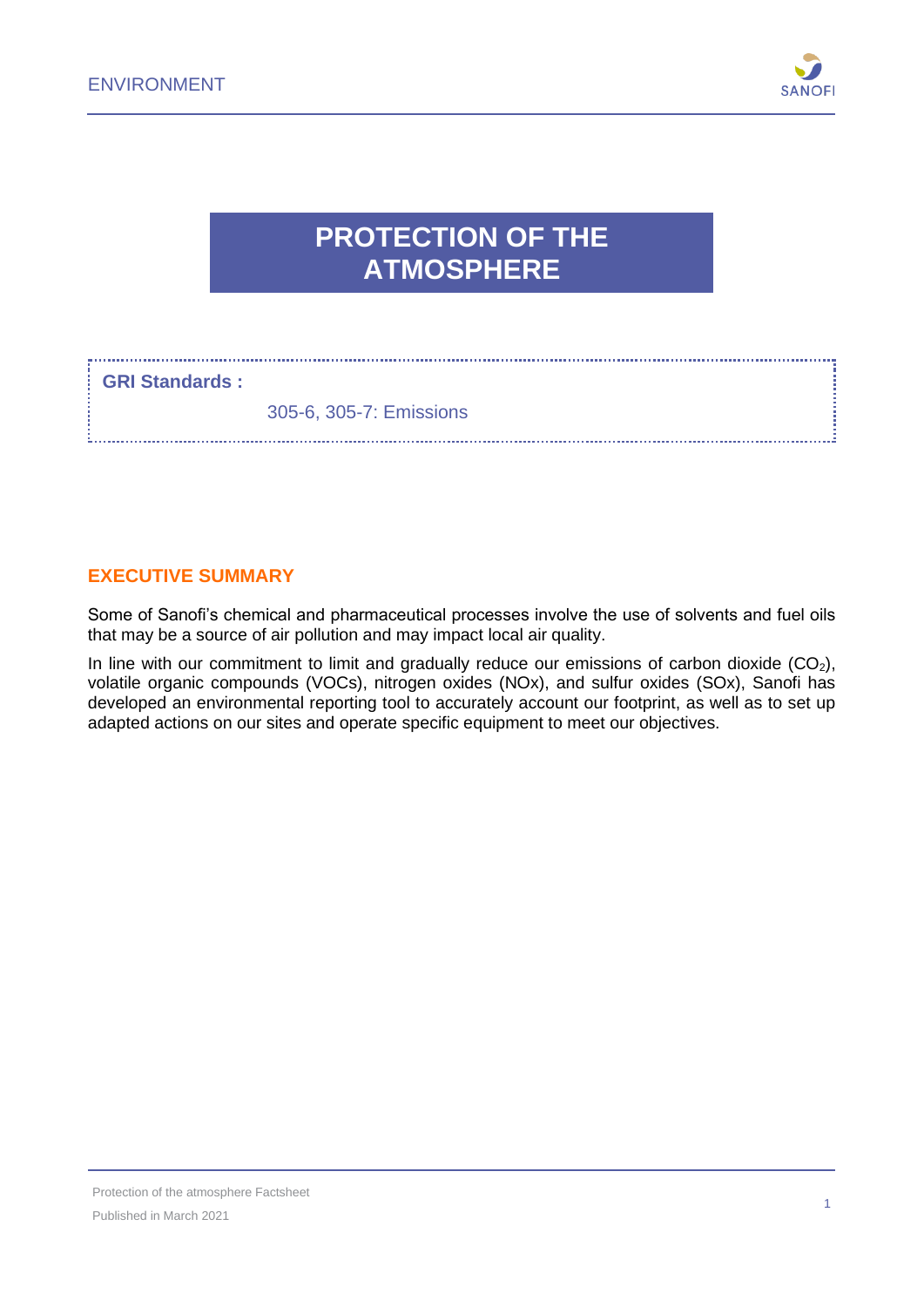# **TABLE OF CONTENTS**

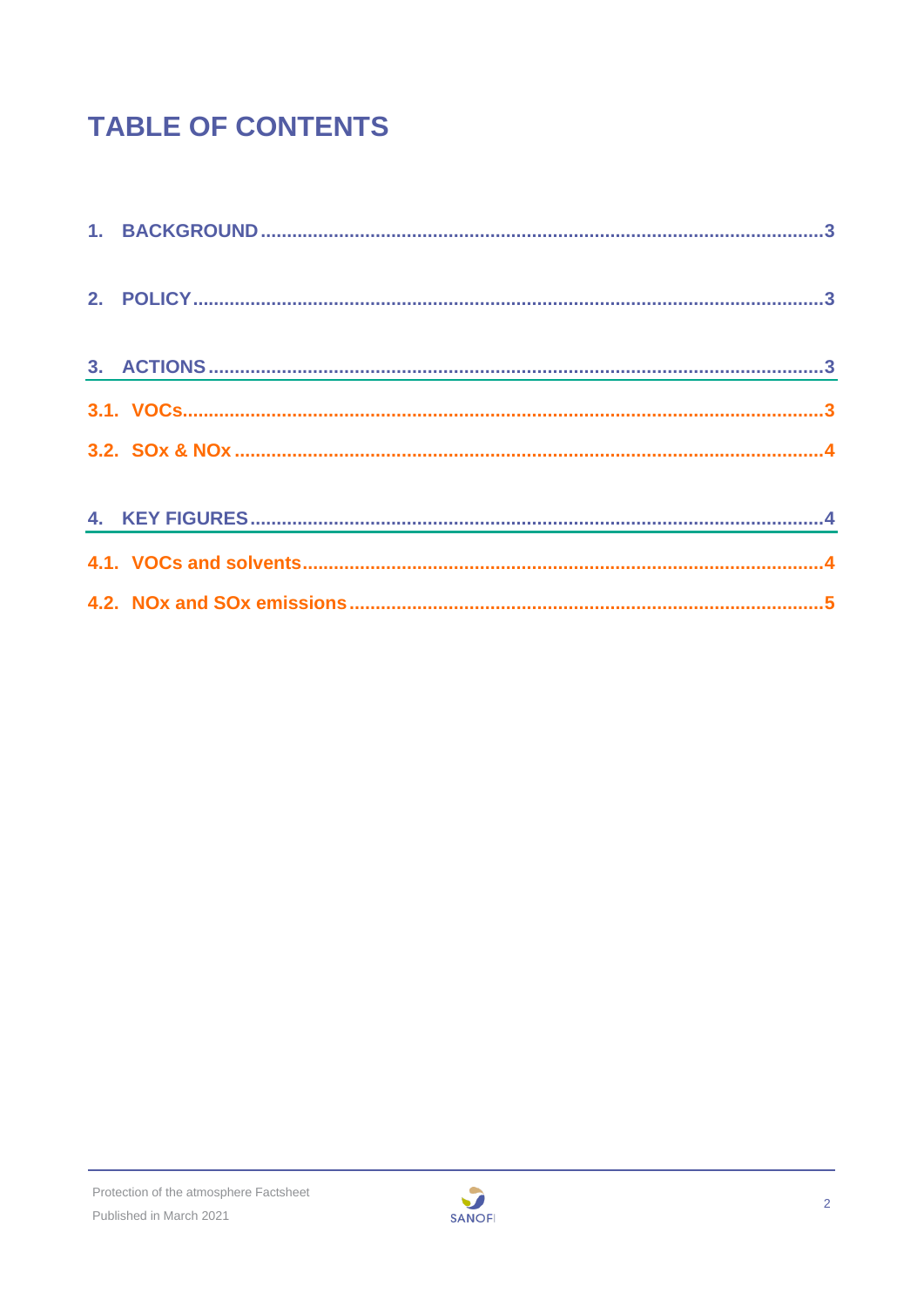#### <span id="page-2-0"></span>**1. BACKGROUND**

Sanofi is concerned not only about carbon dioxide  $(CO<sub>2</sub>)$  emissions, but about all air emissions responsible for impacting local air quality, including :

- Volatile organic compounds (VOCs);
- Sulfur oxides (SOx) ;
- Nitrogen oxides (NOx) :
- Ozone depleting substances (ODS).

Some of our activities may be a source of air pollution :

- VOCs are primarily emitted by chemical processes and by some pharmaceutical processes involving the use of solvents.
- Fuel oils used in boilers for heating and steam production at Sanofi sites may be a source of SOx and NOx.
- The use of heavy fuel oil and coal can be a source of fine dust emissions.

#### <span id="page-2-1"></span>**2. POLICY**

In line with our commitment to limit emissions resulting from our activities, Sanofi's objective is to gradually reduce emissions of VOCs, SOx, and NOx released into the atmosphere, in compliance with regional regulations. Thanks to our new environmental reporting tool, we are able obtain an accurate accounting of our footprint.

The calculation of VOC emissions at our sites is based on the solvents' mass balance by considering organic solvent consumption and end of life.

The annual reporting of NOx & SOx emissions is linked to liquid fuels, gas and coal consumption reported by the sites. These data are then compared to energy consumption data.

#### <span id="page-2-2"></span>**3. ACTIONS**

#### <span id="page-2-3"></span>**3.1. VOCs**

In the past, sites used different methods to calculate VOC emissions. In 2015, in order to ensure the reliability of our VOC emissions data, Sanofi changed reporting methods by sending a specific questionnaire focusing on sites that reported solvent consumption of more than five tons in 2014 (representing more than 68 sites). In 2016, Sanofi continued implementing its solvent management plan to improve solvent reporting and extended the reporting scope to all Sanofi sites. In 2017, following the audit comments, an updated release of the IS tool has been deployed. Our management plan entailed :

- An update of the VOCs standard: clearer and more pedagogical (update of Key Performance Indicators, adjustment of definitions, etc.).
- Review of guidance to help the sites comply with the standard.
- E-learnings and webinars to share new documents.

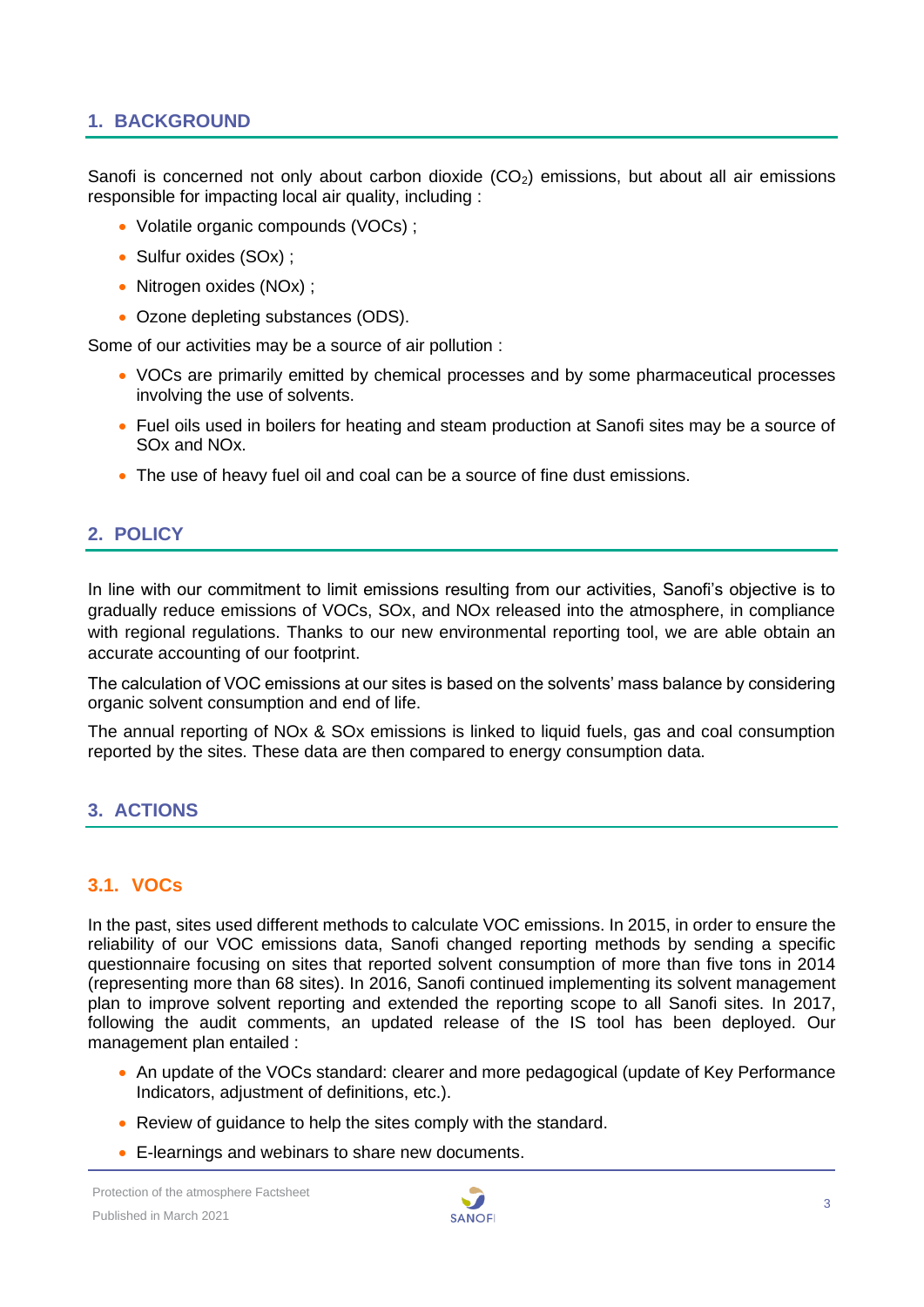- Annual reporting.
- Improvement of the survey : clearer, more detailed, and expanded to include all Sanofi sites.
- Conference calls for assistance as needed.

In order to reduce VOCs, our strategy focuses on :

- Reducing emissions at the source by adapting processes and limiting the use of solvents.
- Capturing and treating residual VOC emissions.

To capture VOCs, Sanofi has set up and operates specific equipment in accordance with European regulations, encompassing the best available technologies :

- Equipment to condense and trap common VOCs :
- Scrubbers :
- Active carbon filters ;
- Thermal oxidizers for the VOCs that are most difficult to trap.

#### <span id="page-3-0"></span>**3.2. SOx & NOx**

SOx emissions are caused by liquid fuels and coal consumption. To reduce emissions of SOx (and also  $CO<sub>2</sub>$ ), almost all our sites have replaced coal with natural gas as their primary source of fossil fuel in boilers. The fuels are used to produce electricity for emergency generators and very occasionally for heat production. Generally, by setting up means to reduce carbon emissions, we reduce SOx emissions at the same time. Therefore, the  $CO<sub>2</sub>$  initiatives implemented at our sites also have an impact on SOx and NOx emissions.

For more information, see our [Document Center](https://www.sanofi.com/en/our-responsibility/documents-center) : Carbon Footprint (Scopes 1,2 &3) Factsheet

To date, SOx & NOx emissions have been calculated from energy consumption using formulas developed to over-estimate emissions. Since 2016, SOx and NOx emissions are directly measured by the sites.

Emission factors for SOx and NOx were updated and adjusted for the sites that are unable to provide the measurements.

### <span id="page-3-1"></span>**4. KEY FIGURES**

*The indicators for VOC were reviewed by Statutory Auditors, who expressed an assurance specifically concerning these data as part of their review of the Universal Registration* Document *, which addresses the new requirements of the European directive on Non-Financial Information (transposed in French law in the Declaration de Performance Extra Financière (DPEF)). Their assurance statement, describing the work they performed as well as their comments and conclusions, is available at the end of the URD 2020.*

#### <span id="page-3-2"></span>**4.1. VOCs and solvents**

Organic solvent used decreased in 2020 (-3%) compared to 2019.

In the same time, the VOC air emission has decreased by -5% and confirm a continuous improvement in the VOC monitoring/controlling and the benefit of significant investments done on chemistry sites (Mourenx, Brindisi, Aramon, Vertolaye, Ujpest).